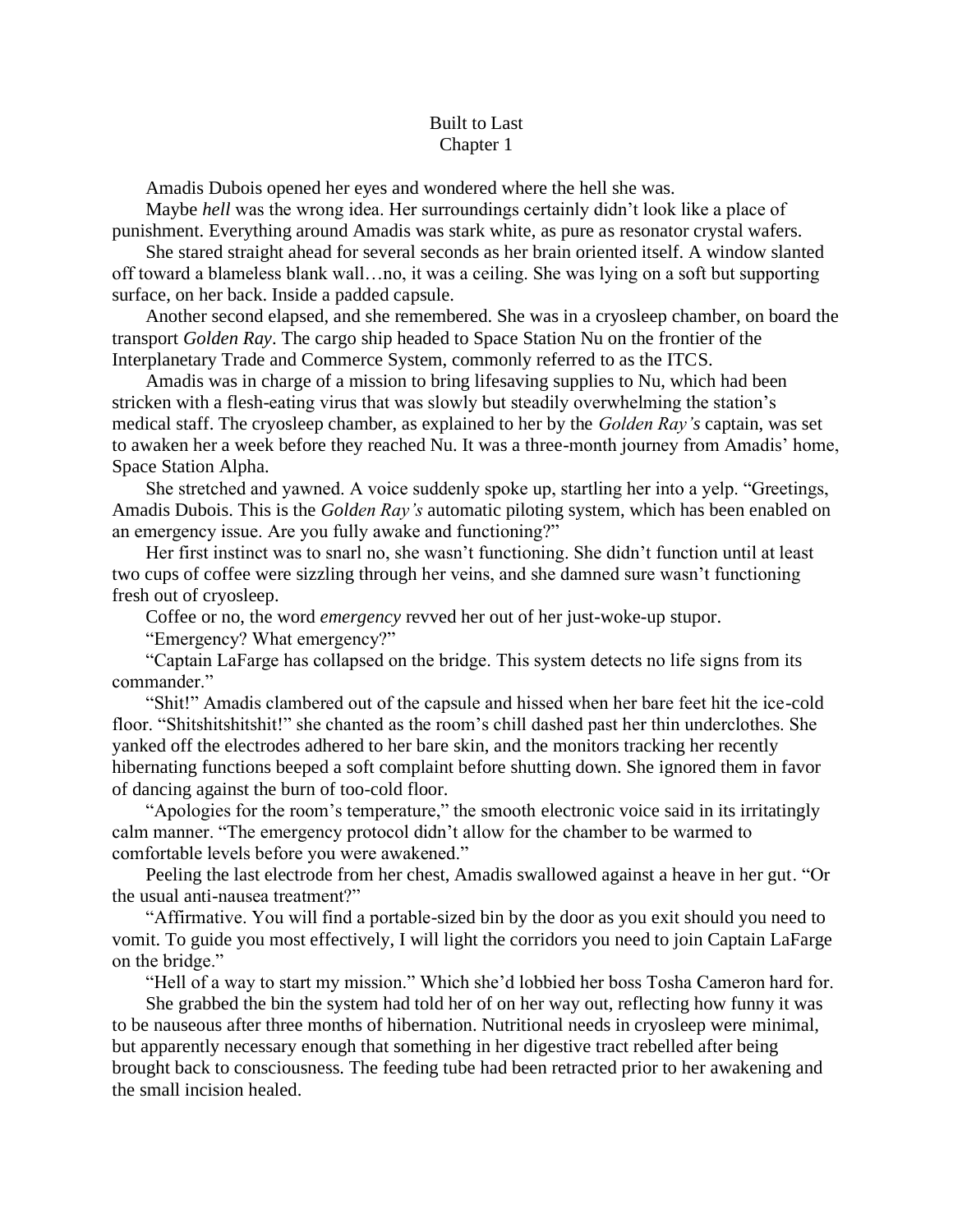The blinding whiteness of the cryosleep chamber was left behind for the gentler illumination of the corridor beyond. If her eyes could have sighed in relief, they would have.

The rest of her was far from any respite, however. "How long ago did Captain LaFarge collapse?"

"Ten minutes."

Amadis had been brought up faster than the usual safety regulations would allow, but ten minutes was a lengthy stretch if a life was on the line. "There's no sign of response from her?"

"Ship's sensors detect no respiration. Other functions, such as pulse or brain activity, are beyond my ability to measure."

Amadis forced herself to jog despite her stomach's complaints. Ahead of her, lights flickered on, showing her the way along the gray-paneled corridor. "Any signs of trouble before the captain…passed out?" She wasn't willing to say *died*.

"Nothing out of the normal as I understand it. However, this ship has never had the pleasure of Captain LaFarge's command before this trip, so I am unaware of what might have been unusual in her medical file."

"You don't have access to that?"

"Just regulation checkups. Her medical status was in proper order as of seven months prior to this mission."

"How much farther before I get to her?"

"The hatch at the end of this corridor opens to the bridge."

Swallowing against her rocking stomach, Amadis put on a burst of speed.

The door opened obligingly when she reached it, and she found herself in a rectangular space. There was an impression of video monitors, gauges, and lights both steady and flickering, but her attention immediately centered on the crumpled form on the floor.

"Captain LaFarge!" she leapt down from the raised floor that ran the edges of the bridge, ignoring the two steps to the lower surface. She knelt next to the still figure. The captain had fallen face down, curled into herself.

"Vital signs sensory equipment is located in the emergency medical hatch on the aft wall of the bridge."

Amadis' fingers pressed to the captain's neck. She couldn't find a pulse. She stood and looked wildly at the walls. "Where?"

She happened to be looking at the back of the bridge when a small panel slid open. She ran up and yanked a metal container with a bright red cross emblazoned on it. She carried it to the motionless figure and opened it up.

"What am I looking for?" Despite being in charge of a medical rescue mission, she had no such training. She was an executive assistant, not a doctor. The system should have activated one of the cyborgs that was part of the ship's cargo if it had wanted to save LaFarge.

*Except it has no preferences on the matter of human lives. It has a program to carry out, and as mission leader, I was the go-to.*

Amadis felt anxiety that she was in over her head. Nevertheless, she picked up the chromesided box the system identified as the vital signs scanner and pressed the black button it told her to.

A small monitor flipped up from the scanner. A steady beep issued from it.

"Point the end of the scanner at the top of the captain's head and slowly wave it down her body to just below the chest. It is unnecessary to shift her position," the system advised in its polite tone. "Then press the black button again."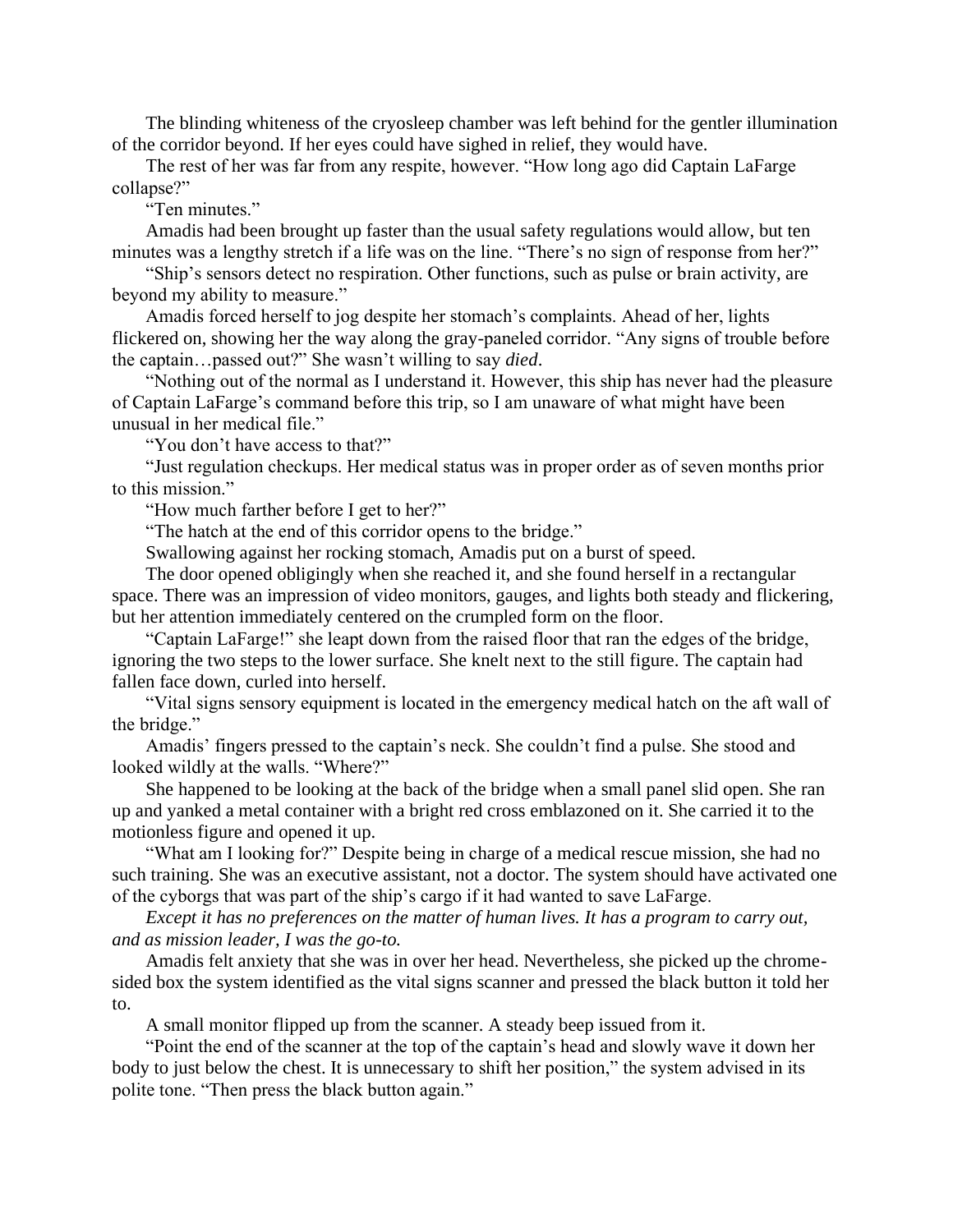Amadis obeyed. When she'd completed the task, the monitor scrolled down a list that blazed in fluorescent green lettering:

*Heart Rate: 0% Respiratory Rate: 0% Systolic Blood Pressure: 0% Brain Activity: None Detected*

And finally:

*Patient Status: Dead*

"Shit," Amadis groaned. "We're too late."

"This system records the death of Captain Theresa LaFarge at twenty-three hundred hours, seventeen minutes, three seconds, standard ITCS time. If you will transport the body to the Medical Department for an autopsy scan, the cause of death can be determined, the ITCS informed, and a valid death certificate issued."

*The body.* Amadis marveled that a woman alive minutes before had already been relegated to such a remote designation.

It was then that she gave up the battle with her guts. Fortunately, the bin she'd hauled from the cryochamber was right there to catch the small amount she brought up. A few seconds later, she pushed the receptacle away. She sat on the floor and studied her deceased companion.

"Her name was Theresa?"

"Affirmative."

"Family?"

"An elderly mother on Station Beta with whom she lived. No other family noted. Will you be transporting the body to the Medical Department now?"

"Do me a favor, okay? Continue to call her Captain LaFarge. Let's have a little respect for an officer and somebody's daughter."

"No offense was intended. The system will comply with its commanding officer's request." Amadis frowned. "You mean I'm in charge of the ship now?"

"Affirmative. You are the only human alive on board, which places you in command as long as your orders do not constitute an attempt to deprive the ITCS of its property, namely the *Golden Ray*."

"Well, I asked to be put in charge. I guess I should have paid attention to that adage, 'be careful what you wish for,'" Amadis muttered. For the system's benefit, she raised her voice. "As for taking Captain LaFarge to the Medical Department, I doubt I can." LaFarge was a large woman. Very large. Apparently, the body contouring so many spent their money on hadn't been high on her priorities. Maybe she wasn't paid enough to indulge in surgical maintenance…especially if she had an elderly woman to care for. Regular contouring was expensive.

"Gurneys are available in the Medical Department. Do you believe you could lift Captain LaFarge onto a collapsed gurney?"

"Depends on how low it collapses. Maybe." Amadis' toned frame had nothing to do with contouring. She could have afforded it, but she enjoyed tough workouts that gave her real strength instead of the mere appearance of it. "I guess I have no choice but to try."